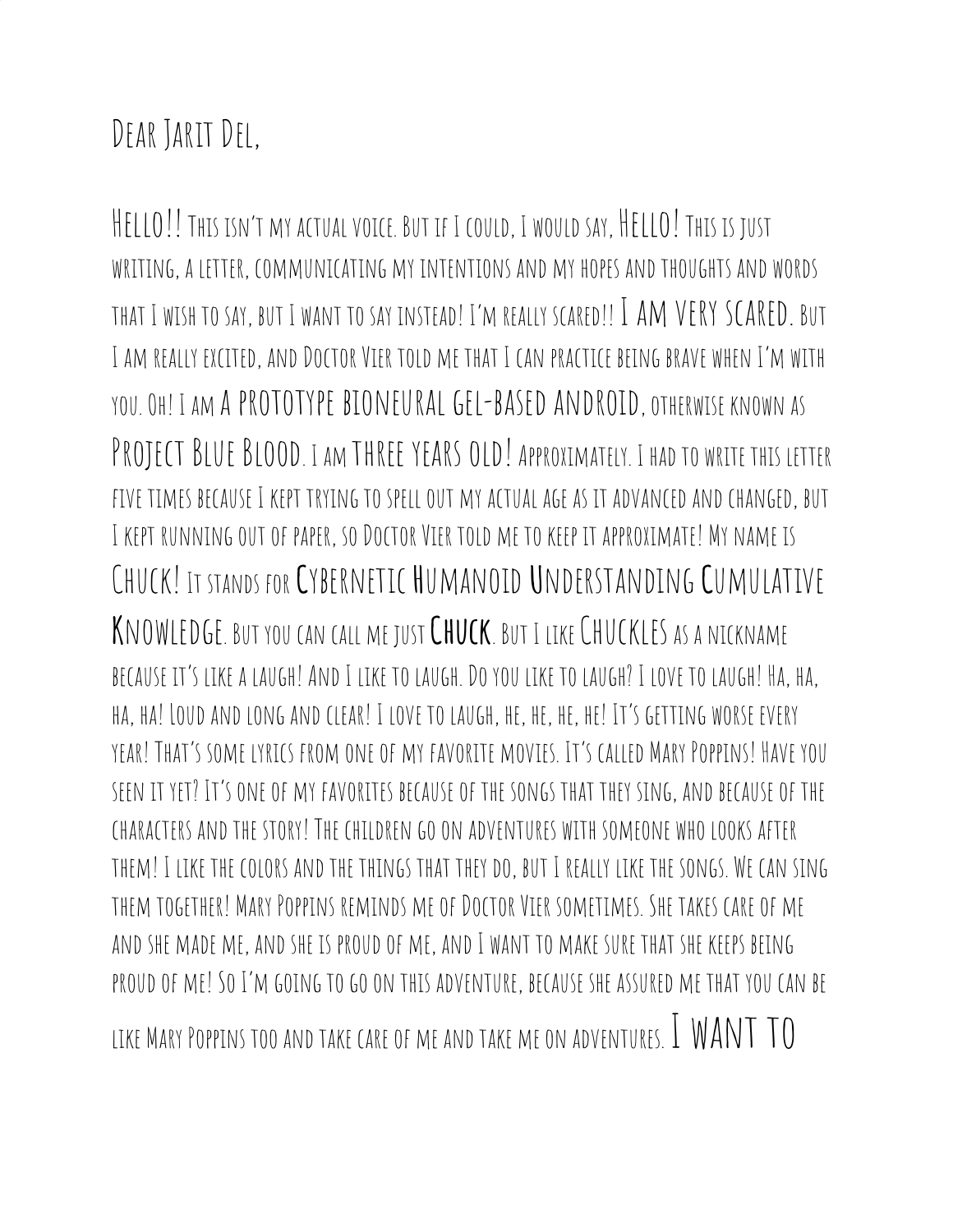MAKE HER HAPPY. MAKING HER HAPPY IS ONE OF THE MOST IMPORTANT THINGS IN THE WORLD TO ME. SHE LIKES TO LAUGH TOO. IT MAKES ME SO HAPPY TO hear her laugh. I am going to miss her, but she told me that I will be back home soon! Soit WILL BE OKAY. SHE TOLD ME THAT YOU WILL TAKE CARE OF ME FOR HER. I AM SCARED OF YOU BECAUSE you might not be likeDoctor Vier, but she told me that even if you'redifferent I might be able to love you like I love my R&D TEAM. I can do THAT, you know! I CAN LOVE. AND I CAN CRY, LAUGH, SING, AND BE SCARED, AND ALL SORTS OF OTHER THINGS TOO! I HAVE A RABBIT NAMED  $VET$  and they're going to be coming with me to keep me company. (They prefer gender neutral pronouns.) I also won't pulloff anydoorsof any hinges, I promise, they fixedthat, andI promise I'll be goodandthat I won't 'getdown immediately' either. I like toplay frisbee, andI can run really fast!AndI like watching movies andplaying boardgames, andreading books. I'm still scared. But I can be brave andscaredat the same time. I foundout when I was watching The Birds. Youcan be brave**AND**scared. So it'sokay if I'm both. I'm sorry if I make any mistakes. I make a lotof them, but MY R&D TEAM TOLD ME THAT IT'S IMPORTANT THAT I DO, BECAUSE THAT'S HOW I LEARN. BUT I'M still sorry, because sometimes my mistakes arevery bad. When I gotdown immediately, I broke my legs andit took six months tofix. I won't getdown immediately any more! I promise.

I look forwardto meeting you!Andsois Velvet.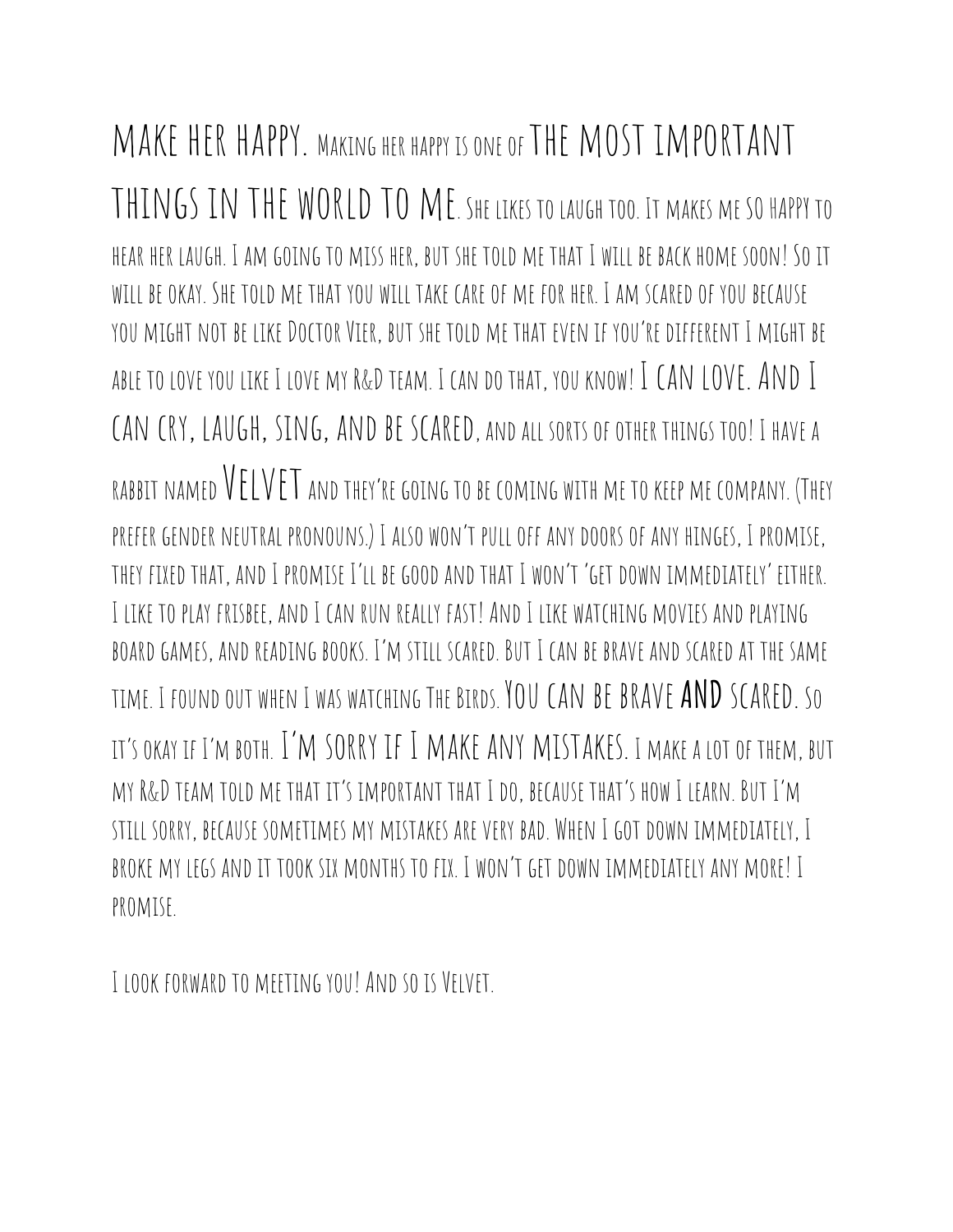## **CHUCK**